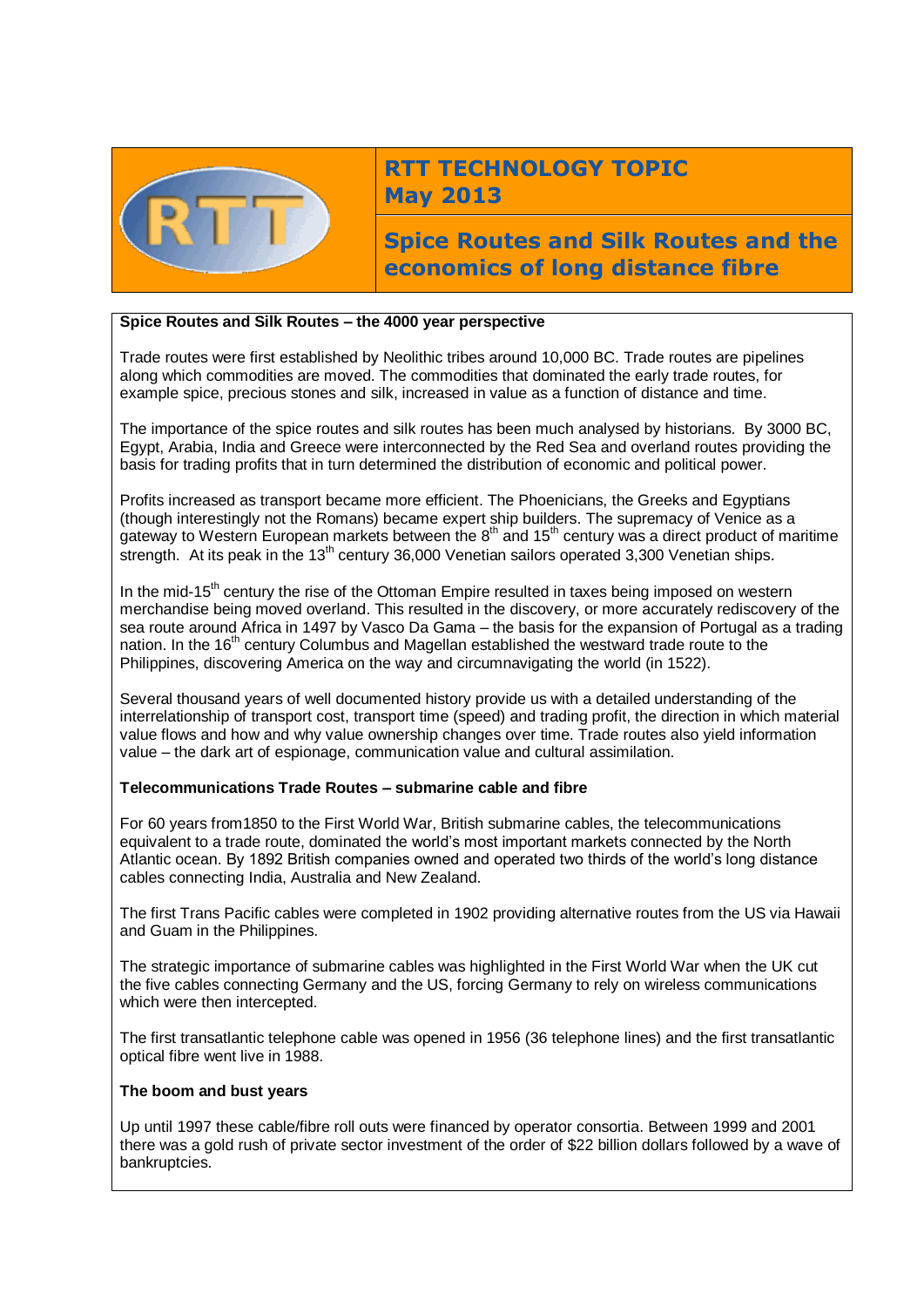Owning a trade route is not a guarantee of financial viability and the basic rules of supply and demand apply.

The merchant traders of the Middle Ages made money from their knowledge and understanding of the markets that they served. They managed supply and demand but also had access to the capital needed to cover shipment and expedition costs.

The British had similar supply and demand side advantages in the 19<sup>th</sup> Century, combining an ability to raise capital with the demand potential of a huge geographically diverse colonial empire.

Cable and Wireless and British Telecom were long term beneficiaries of that dominance as were STC and other parts of the telecommunications supply chain. This is a long term game that rewards deep pockets and patient investors.

## **Revaluing capacity**

But looking at the market today it is hard not to come to the conclusion that those long distance optical trade routes snaking their way underneath the oceans of the world might be ready for some revaluation.

This is partly due to aggregated traffic growth, a consequence of national broadband network investment and wireless infrastructure investment in developed and developing economies and the growth of the internet and World Wide Web.

## **Revaluing speed (end to end latency)**

It is also due to an increased demand for low latency trans-Atlantic and trans-Pacific connectivity.

Present examples include a new 6000 km fibre connection between the East Coast of the US and London with sub 60 millisecond latency. This is five milliseconds better than existing turn of the century (year 2000) fibre. Given that a millisecond can be worth millions of dollars a year in trading profits for a large hedge fund or trading institution, the economics of this look positive. Mind you it also means they can lose your money faster as well.

The latency gain is achieved partly through the use of low latency fibre and repeater technology and partly by more accurate adherence to the Great Circle Route which shaves about 500 kilometres from other routes. Landfall is in Somerset rather than Cornwall. A British ship is laying the cable… carefully. **<http://www.hiberniagfn.com/>**

Plans to provide enhanced connectivity between Ireland and the US East Coast are based on similar assumptions with less distance to cover shore to shore.

**<http://www.pipiperinfrastructure.com/2011-the-year-ireland-became-home-of-the-cloud/>**

#### **The satellite model revisited**

It can be argued that the economics of long distance trans-Atlantic and trans-Pacific fibre is following the trajectory (figuratively speaking) of the low earth orbit satellite sector, also marketed on the basis of low end to end latency. These networks enjoyed an initial rush of investment followed by bankruptcy followed by a transition to sustained profitability. Given our global reliance on these hidden assets this is a positive transition and highlights an area where telecoms technology is delivering significant economic and social value on a global scale.

#### **Nutmeg and numbers – the same but different**

Whether it is nutmeg or numbers being moved, the financial mechanics of trade routes are essentially the same with one important difference.

Nutmeg, as one example of a traded spice on the spice route, has a finite supply and demand – there is a limit to the amount of nutmeg we could or would want to eat and could we do without it?